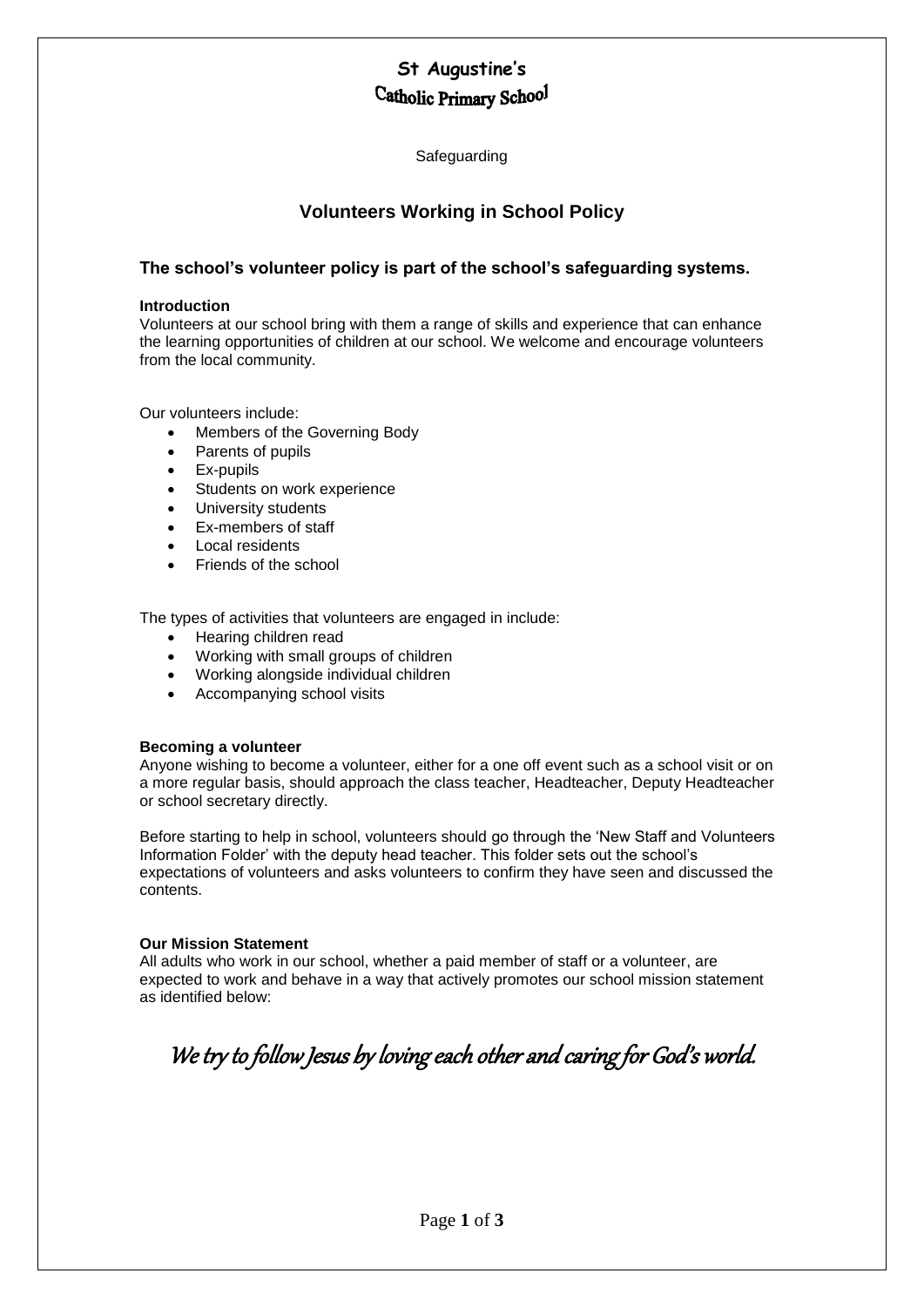# **St Augustine's**  Catholic Primary School

#### **Confidentiality**

Volunteers in school are bound by a code of confidentiality. Any concerns that volunteers have about the children they work with/come into contact with should be voiced to the class teacher and NOT with the parents of the child/persons outside of the school. If it is a comment which a child makes which gives rise to concerns then the designated person (Headteacher) or the deputy designated person (Deputy Headteacher) should be informed directly.

Comments regarding children's behaviour or learning can be highly sensitive, and if taken out of context, can cause distress to the parents of a child if they hear about such issues through a third party rather than directly from the school. Volunteers who are concerned about anything another adult in the school does or says should raise the matter with the Headteacher or Deputy Headteacher. The school also has a whistle blowing policy and this is made available to volunteers working in the school.

#### **Supervision**

All volunteers work under the supervision of the Class Teacher of the class to whom they are assigned. Teachers retain responsibility for children at all times, including the children's behaviour and the activity they are undertaking.

Volunteers should have clear guidance from the Teacher as to how an activity is carried out and what the expected outcome of an activity is. Volunteers are encouraged to seek further guidance from the Teacher in the event of any query or problem regarding children's understanding of the task or behaviour.

#### **Health and Safety**

The school has a health and safety policy and this is made available to volunteers working in the school. Class Teachers ensure that volunteers are clear about emergency procedures (e.g. fire alarm procedure) and about any safety aspects associated with a particular task (e.g. using DT equipment/accompanying children on visits). Volunteers need to exercise due care and attention and report any obvious hazards or concerns to the Class Teacher or Headteacher.

#### **Complaints Procedure**

Any complaints made about a volunteer will be referred to the Headteacher or Deputy Headteacher for investigation. Any complaints made by a volunteer will be referred to the Head or Assistant Head.

The Headteacher reserves the right to take the following action:

- To speak with a volunteer about a breech of the Volunteer Agreement and seek reassurance that this will not happen again.
- Offer an alternative placement for a volunteer e.g. helping with another activity or in another class.
- Inform the volunteer that the school no longer wishes to use them.

The full complaints procedure is available from the Head.

#### **This policy was reviewed in November 2018 and will be reviewed every 2 years.**